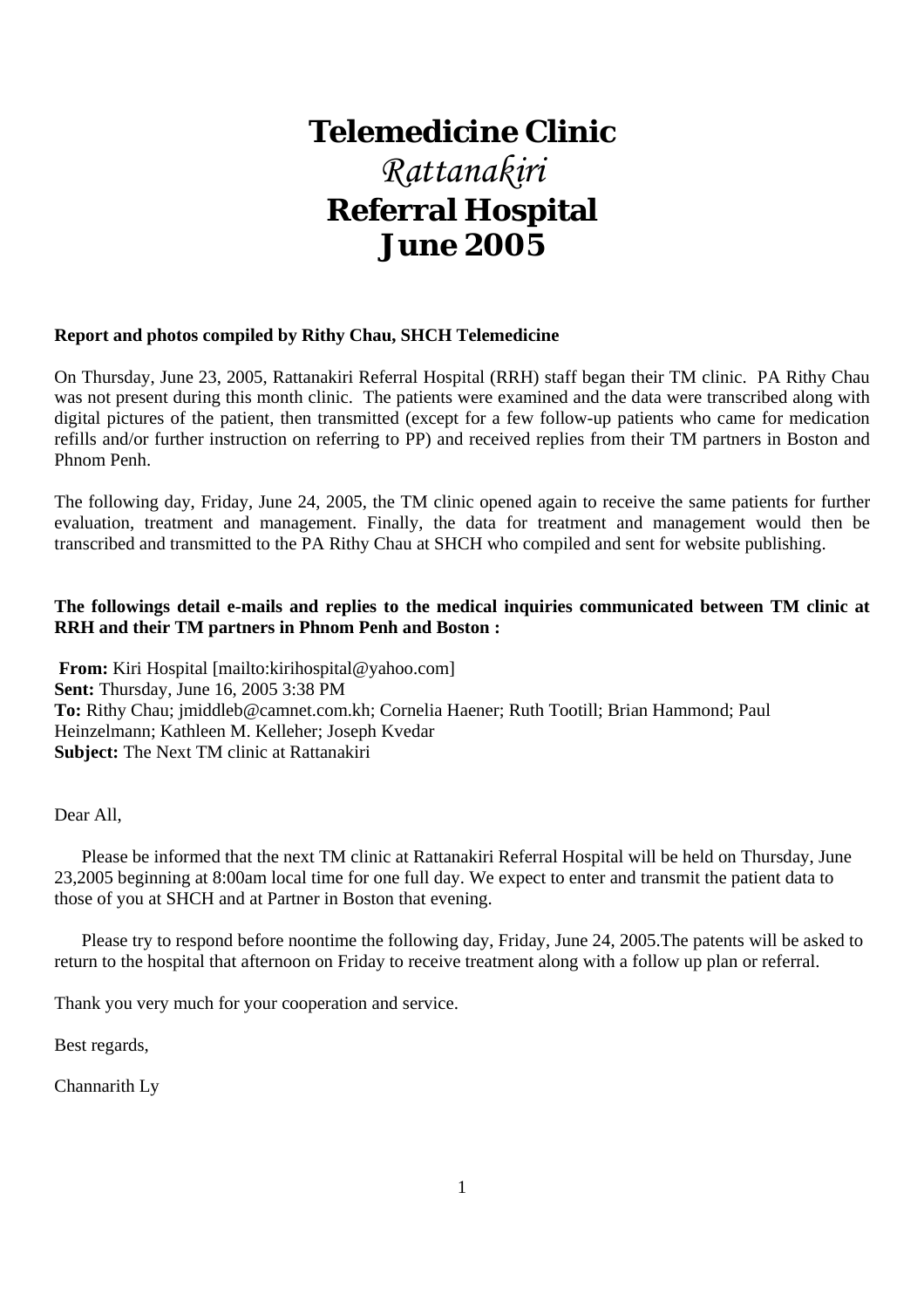**From:** Kiri Hospital [mailto:kirihospital@yahoo.com] **Sent:** Thursday, June 23, 2005 4:47 PM **To:** Rithy Chau; jmiddleb@camnet.com.kh; Brian Hammond; Paul Heinzelmann; Kathleen M. Kelleher; Joseph Kvedar; Rithy Chau **Cc:** Ed & Laurie Bachrach; HealthNet International; Bernie Krisher; Noun SoThero; Fil B. Tabayoyong **Subject:** Rattanakiri provincial hospital TM clinic patient TR#00120

Dear All,

There are 5 new case of this month. Here is the patient TR#00120 and his photos.

Best regards,

Channarith

# **Rattanakiri Provincial Hospital Telemedicine Clinic with Sihanouk Hospital Center of HOPE and Partners in Telemedicine**



**Patient:** TR#00120,36M,Village I

**Chief Complaint:** right hip joint pain for 2 years on motion

**HPI:** 36 man , has slightly presented with right hip pain since 2003 and he treated with prednisolone 0.5mg 1tab po tid x3 weeks , PNC250 mg 2 tab po tid x 3 weeks , ibuprofen 400 mg 1 tab po bid x 15 days at private clinic ,he did slightly relieve . At 6 months later, his symptoms strongly reappeared the right hip join pain with limped gait association with

muscle atrophy of right calf and a bit number on right calf , and then he was treating with ATENERIN 1 Amp qd / 2 days for 3weeks and DICLOFENAC 1 vial IM bid x 3 weeks at private clinic, He did no relieve and has still had previous pain. no hot on right hip and no pain when cold , no edema of hip .no fever , no headache , no  $n/v$ .

# **PMH/SH:**

**Social Hx:** cigarette smoking x 3 years ago , alcohol off and on.

**Allergies:** none

**Family Hx:** unremarkable

**ROS:**

| PE: |                           |
|-----|---------------------------|
|     | Vital Signs: BP100/70mmhg |

**Vital Signs: BP100/70mmhg P70/mn R20/mn T37.5 Wt** 34kg



**General:** alerted and oriented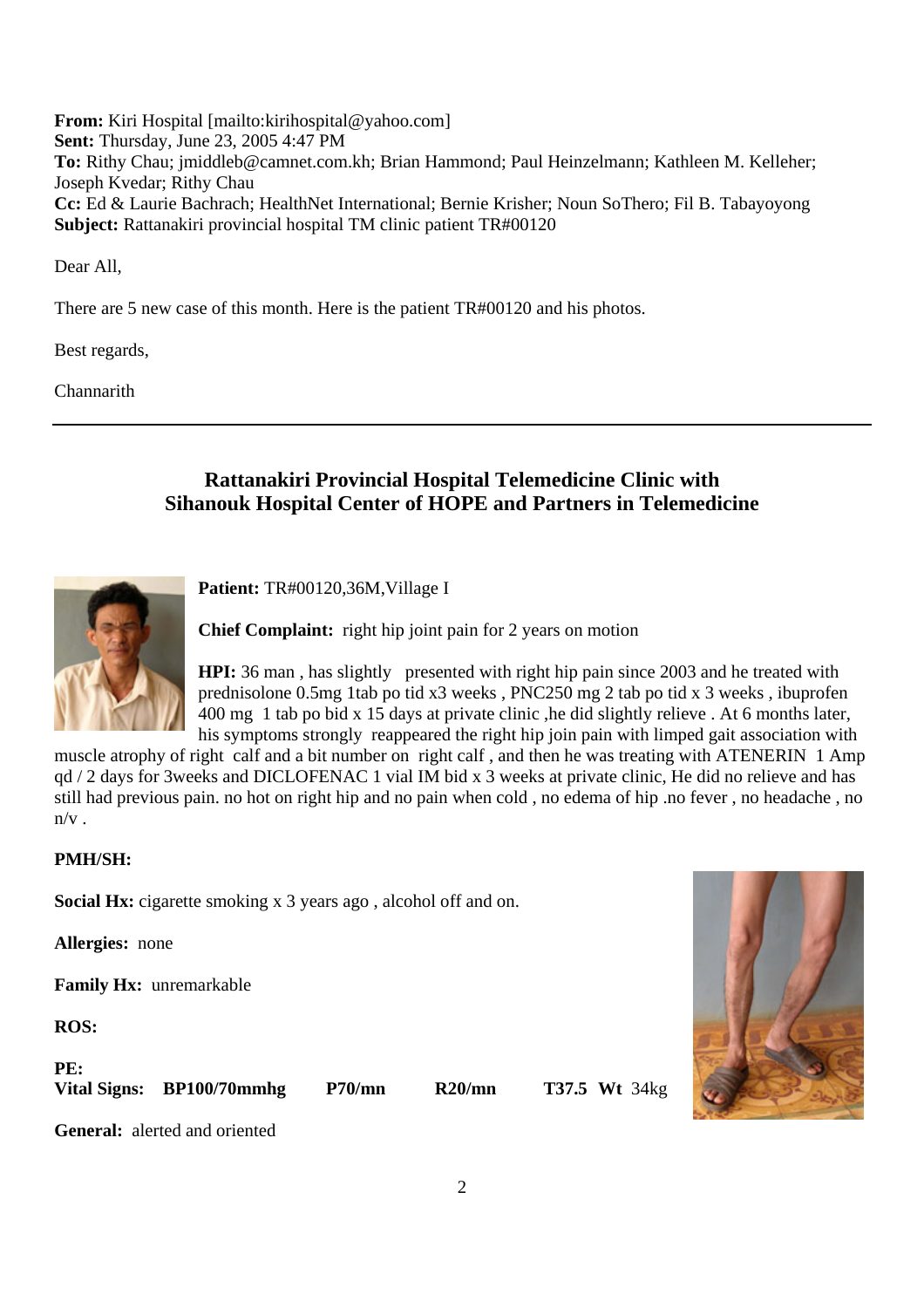**HEENT:** no otitis, no blurry vision, no ptosis, no sore throat.

**Chest: lungs :** clear both sides , no crackle ,no rhonchi Heart : no murmur , HRR normal.

**Abdomen:** soft , no mass , no orangnomegally , active BS .

**Musculoskeletal:** no edema of femoral head , no hot pain on femoral head , limped gait , waddling gait ,he can not heel to toe to straight line because pain ,adduction with flexion is right hip pain , abduction with flexion no pain , rotation with flexion : inward pain , outward pain off and on ,muscle atrophy of right calf and thigh , standing position : inward and outward are pain .

**Neuro:** sensory is intact,right leg of motor is a bit weaker than left leg motor

**GU:none**

**Rectal:** none

**Previous Lab/Studies:** none

**Lab/Studies Requests:** x-ray of femoral head , ca2+ :6.8 ,Mg2+ : 2.4 , K+ : 5.6 , Na+ : 160.1, wbc : 4600,RBC:4150000, hb: 14.o ,Htc :42 ,Hexagon TB testing negative , ASLO : Positive ,

**Assessment:** 1.TB arthritis 2.osteochondritis 3.osteoarthritis

**Plan:** 1.anti TB drugs for x 6 months by national program guideline. 2.VIT B1 , B 6, B12 1 tab po for x one month 3.

**Comments/Notes:** please , give a good idea

**Examined by:** Dr kok san **Date: 23/6/05** 

Please send all replies to kirihospital@yahoo.com and cc: to tmed\_rithy@online.com.kh .

*The information transmitted in this e-mail is intended only for the person or entity to which it is addredded and may contain confidential and/or priviledged material. Any review, retransmission, dissemination or other use of or taking of any action in reliance upon, this information by persons or entities other than the intended recipient is prohibited. If you received this e-mail in error, please contact the sender and delete material from any computer.* 

**From:** Rithy-chau [mailto:tmed\_rithy@online.com.kh] **Sent:** Thursday, June 23, 2005 5:03 PM

**To:** 'Kiri Hospital'; 'jmiddleb@camnet.com.kh'; 'Brian Hammond'; 'Paul Heinzelmann'; 'Kathleen M. Kelleher'; 'Joseph Kvedar'; 'Rithy Chau'

**Cc:** 'Ed & Laurie Bachrach'; 'HealthNet International'; 'Bernie Krisher'; 'Noun SoThero'; 'Fil B. Tabayoyong' **Subject:** RE: Rattanakiri provincial hospital TM clinic patient TR#00120

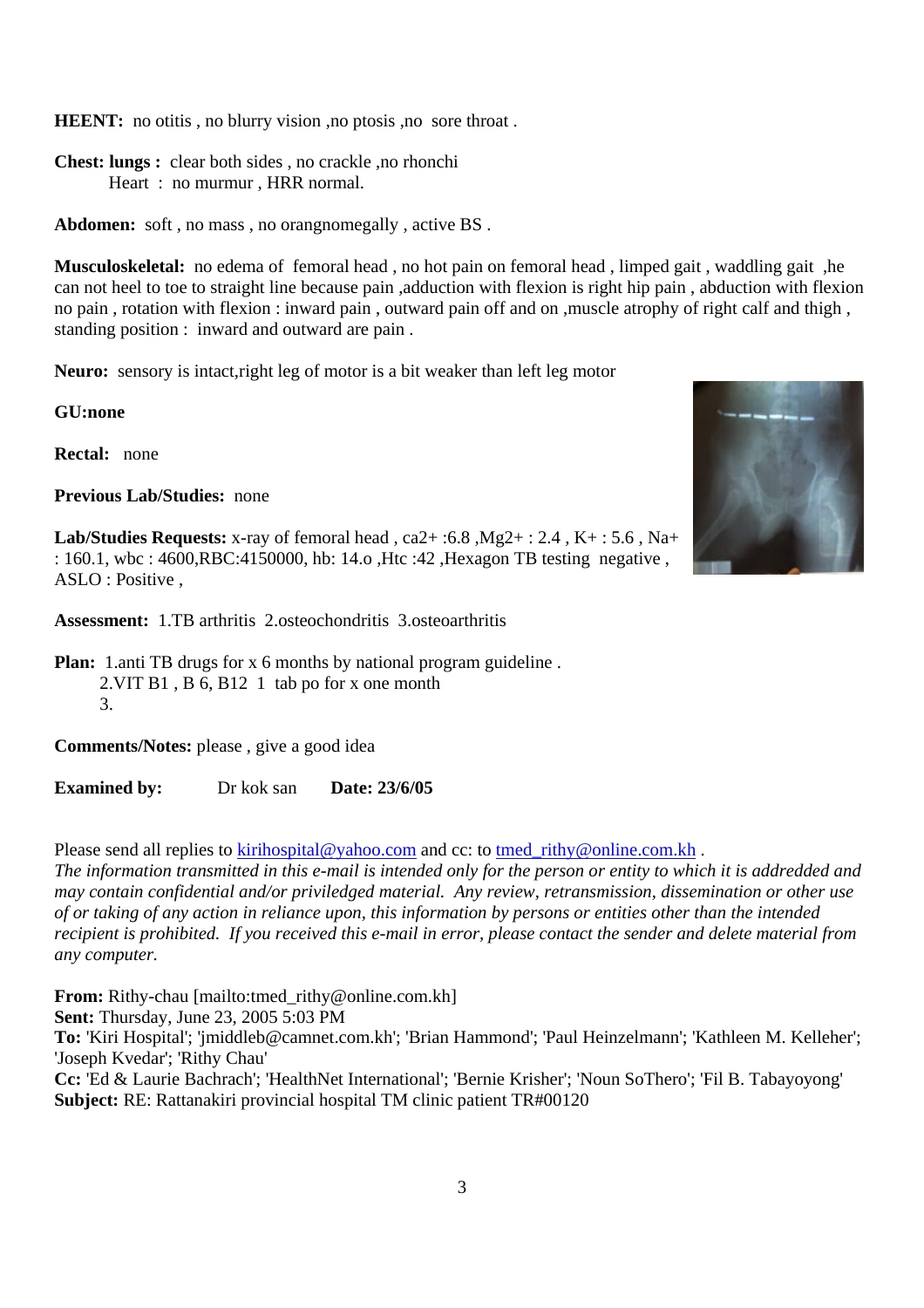Dear All,

Please take note that in the hip x-ray sent to you by TM RRH staff, Dr. Kok San, included large dashed line across his waist line probably due to an artifact worn by the patient to protect him from bad fortune and protect him from unwanted spirits that may cause him to be ill.

Dr. San/Channarith, can you please confirm my reading for this part of the image to the other physicians?

Thank you and best regards, Rithy

**From:** Fiamma, Kathleen M. [mailto:KFIAMMA@PARTNERS.ORG] **Sent:** Friday, June 24, 2005 3:06 AM **To:** kirihospital@yahoo.com **Cc:** tmed\_rithy@online.com.kh **Subject:** FW: Rattanakiri provincial hospital TM clinic patient TR#00120

 -----Original Message----- **From:** Tan, Heng Soon,M.D. **Sent:** Thursday, June 23, 2005 11:12 AM **To:** Fiamma, Kathleen M. **Subject:** RE: Rattanakiri provincial hospital TM clinic patient TR#00120

The quality of the hip xray is poor. I believe there is sclerotic and cystic changes on the right femoral head and acetabulum with narrowed joint space consistent wiht osteoarthritis. Is there history of trauma to explain single joint arthritis? He is too young to just have degenerative osteoarthritis. Previous use of systemic steroids may lead to avascular necrosis of single joint, but he does not have asthma or other systemic illness requiring oral steroids. Congenital hip dysplasia usually affects both joints. Tuberculosis of single joint is a good thought but is there evidence for this? His TB skin test is negative. There is no sign of joint inflammation by exam. The definitive test requires aspiration of the joint and biopsy of synoivium to look for leukocytes in synoivial fluid and acidfast bacilli by smear [may be negative] and by culture [80% yield]. He should consult an orthopedic surgeon. The ideal treatment for him is a total hip replacement. If that is not available, then use of NSAID and physical therapy to maintain strength may keep him functional.

Heng Soon Tan, M.D.

**From:** Jack Middlebrooks [mailto:jmiddleb@camnet.com.kh] **Sent:** Friday, June 24, 2005 8:25 AM **To:** 'Kiri Hospital'; 'Rithy Chau'; 'Brian Hammond'; 'Paul Heinzelmann'; 'Kathleen M. Kelleher'; 'Joseph Kvedar'; 'Rithy Chau' **Cc:** 'Ed & Laurie Bachrach'; 'HealthNet International'; 'Bernie Krisher'; 'Noun SoThero'; 'Fil B. Tabayoyong' **Subject:** RE: Rattanakiri provincial hospital TM clinic patient TR#00120

Dear Dr. San:

I agree with your assessment. In addition to TB meds, I would also treat the patient's pain with paracetamol 500 mg BID.

I will also share this case with the SHCH orthopedic surgeon today and will send his opinion later if he has an additional comments.

Jack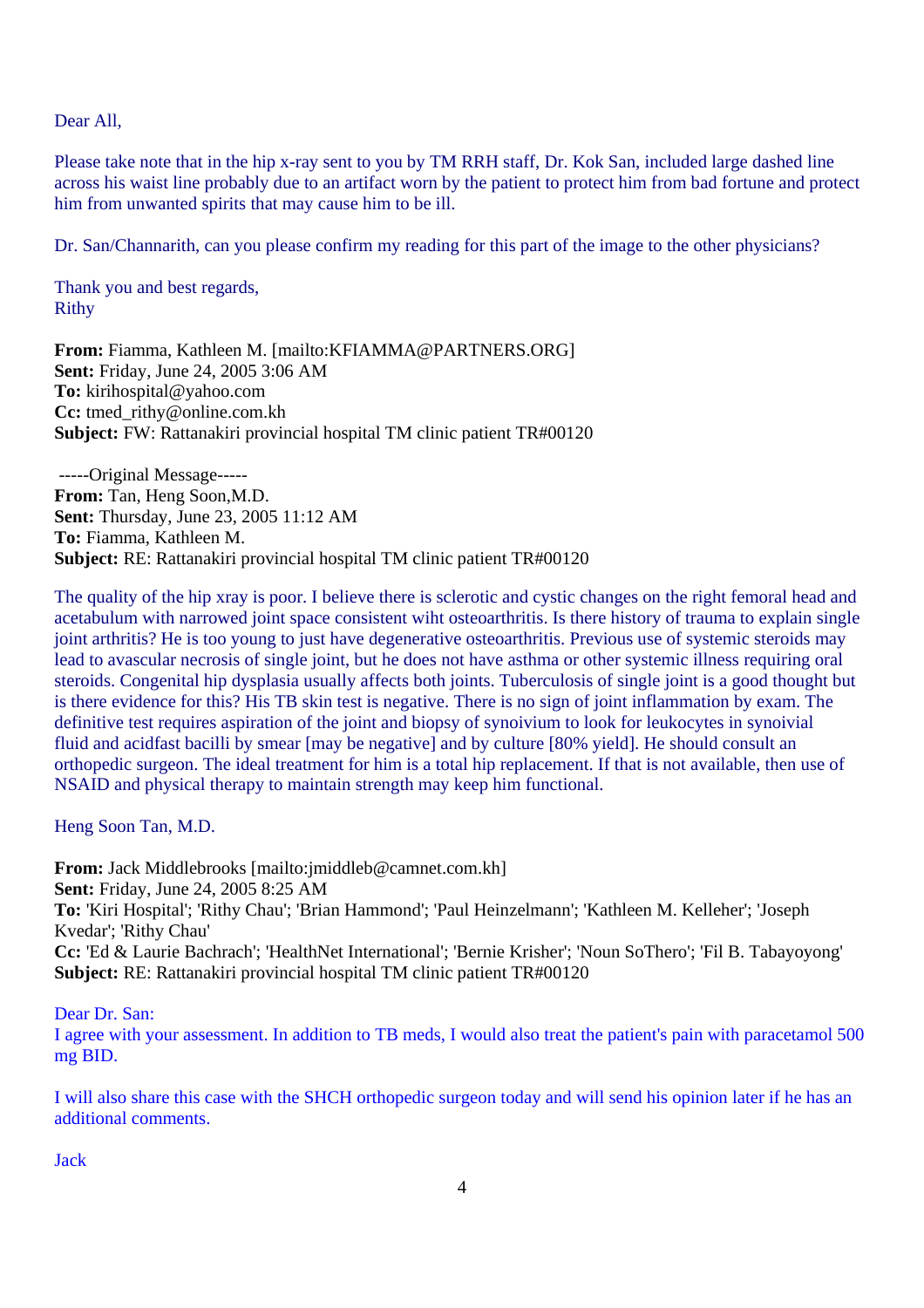**From:** Kiri Hospital [mailto:kirihospital@yahoo.com] **Sent:** Thursday, June 23, 2005 5:16 PM **To:** Rithy Chau; jmiddleb@camnet.com.kh; Brian Hammond; Paul Heinzelmann; Kathleen M. Kelleher; Joseph Kvedar; Rithy Chau; Cornelia Haener; Ruth Tootill **Cc:** Ed & Laurie Bachrach; Bernie Krisher; Noun SoThero; Fil B. Tabayoyong **Subject:** Rattanakiri provincial hospital TM clinic patient CL#00121

Dear All,

Here is the patient CL#00121 and there will be one photo to be sent later.

Best regards,

Channarith

# **Rattanakiri Provincial Hospital Telemedicine Clinic with Sihanouk Hospital Center of HOPE and Partners in Telemedicine**



Patient: CL#00121,31f,villageIII

**Chief Complaint:** a small mass on neck for 8 years

**HPI:** she presented with a small mass on neck which developed slowly and the mass moved the saliva swallowing ,she felt the mass which compressed on her throat when swallowed the saliva and the anther things without the exophthalmia , palpitation and tremor o f extremities .no ptosis ,no tinnitus ,no HA ,no sob , no vertigo ,no fever .she did not took the anti drugs to gland thyroid.

**PMH/SH:**

**Social Hx:** no EOTH

**Allergies:** no

**Family Hx:** just sister has the mass on neck

**ROS:**

**PE:** 

**Vital Signs: BP90/60mmhg P68/mn R23 T37.5 Wt** 42.5

**General:** alerted and oriented

**HEENT:** size :2x3 cm, soft mass on palpation , no bruit , no multiple nodular ,no JVD ,no solid , swallowed mobile .

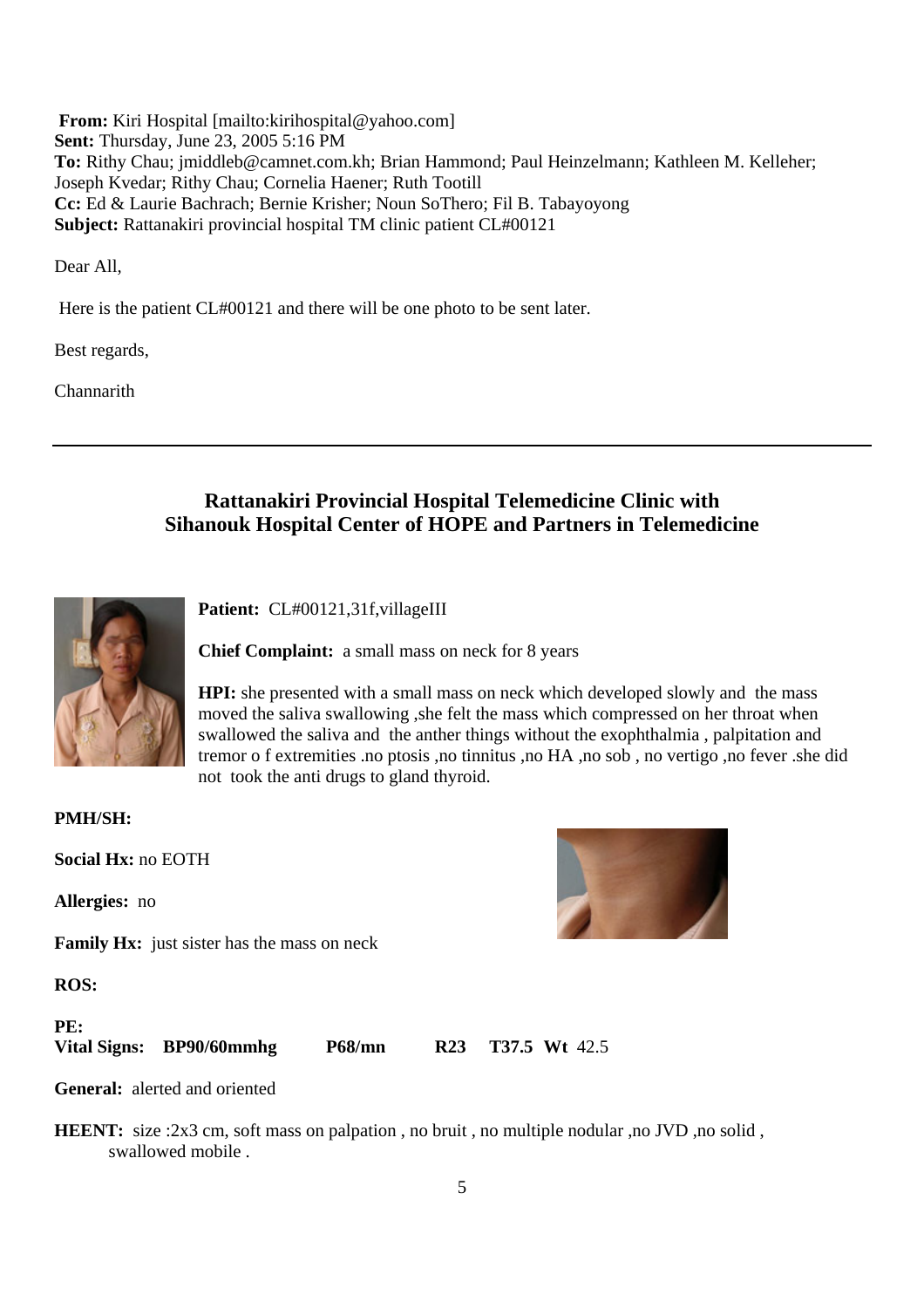**Chest:** lungs: clear both sides heart : no murmur ,HRR normal

Abdomen: soft ,no diarrhea ,no oranganomeally ,active BS, no mass.

**Musculoskeletal:** unremarkable

**Neuro:** motor and sensory are intact

**GU:** none

**Rectal:** none

## **Previous Lab/Studies:**

**Lab/Studies Requests:** EGK, ultrasound : a bid enlarge volume of gland thyroid , regular margin with hemogen echostructure .right lobe size:1.7 cm .left lobe size :2.1 cm .CBC :wbc:5400/mm,Htc:36%, hb:13.1g/dl,RWC:3500000/mm3

| <b>CONTRACTOR</b>                                                                                                                                                                                                              | and the state of the state of the |
|--------------------------------------------------------------------------------------------------------------------------------------------------------------------------------------------------------------------------------|-----------------------------------|
| and the decided of the dealer of the dealer of the dealer of the dealer of the dealer of the dealer of the dealer of the dealer of the dealer of the dealer of the dealer of the dealer of the state of the state of the state |                                   |
| and the second control of the second second second second second second second second second second second second second second second second second second second second second second second second second second second sec |                                   |
| <b>Planets</b> (FILE) Mr., Mr.                                                                                                                                                                                                 |                                   |
|                                                                                                                                                                                                                                |                                   |

**Assessment:** 1.hypothyroidism 2.hyperthyridism 3. r/o nodular goiter 4. r/o tonsillitis

 $1.1111$ 

**Plan:** 1.chech free T4 ,T3 and TSH at SHCH IN PP .

**Comments/Notes:** PLEASE ,give a good idea

**Examined by:** Dr kok san **Date: 23/6/05** 

Please send all replies to kirihospital@yahoo.com and cc: to tmed\_rithy@online.com.kh .

*The information transmitted in this e-mail is intended only for the person or entity to which it is addredded and may contain confidential and/or priviledged material. Any review, retransmission, dissemination or other use of or taking of any action in reliance upon, this information by persons or entities other than the intended recipient is prohibited. If you received this e-mail in error, please contact the sender and delete material from any computer.* 

**From:** Jack Middlebrooks [mailto:jmiddleb@camnet.com.kh] **Sent:** Friday, June 24, 2005 8:57 AM **To:** 'Kiri Hospital'; 'Rithy Chau'; 'Brian Hammond'; 'Paul Heinzelmann'; 'Kathleen M. Kelleher'; 'Joseph Kvedar'; 'Rithy Chau'; 'Cornelia Haener'; 'Ruth Tootill' **Cc:** 'Ed & Laurie Bachrach'; 'Bernie Krisher'; 'Noun SoThero'; 'Fil B. Tabayoyong' **Subject:** RE: Rattanakiri provincial hospital TM clinic patient CL#00121

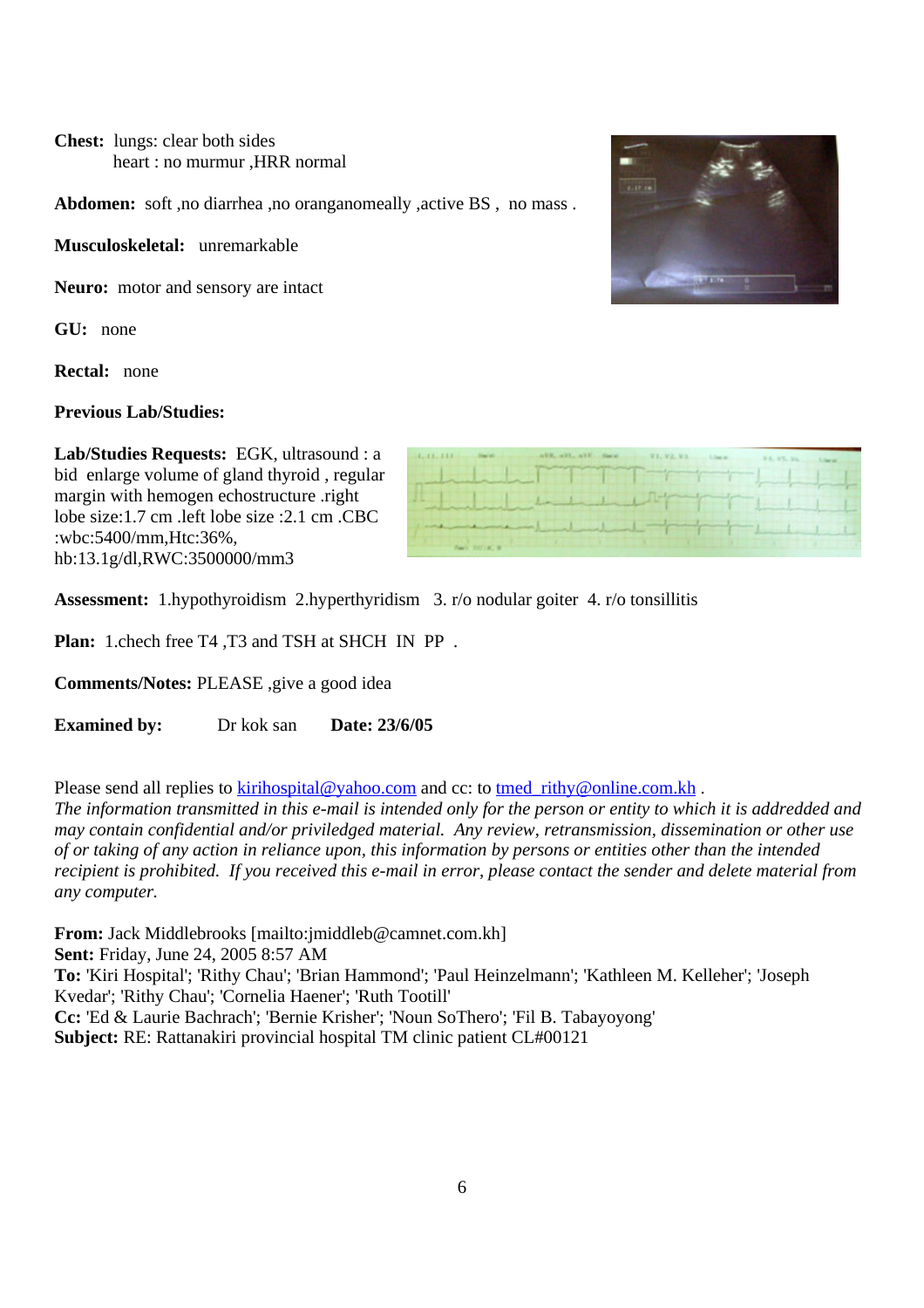Dear Dr. San:

Helpful elements in a history for thyroid disease include changes in weight, changes in mood, changes in hair and skin, changes in temperature tolerance, and a description of the menstrual cycle. In the physical exam, testing reflexes can also be helpful.

I agree with your plan to measure thyroid function tests.

With best regards,

Jack

**From:** Fiamma, Kathleen M. [mailto:KFIAMMA@PARTNERS.ORG] **Sent:** Saturday, June 25, 2005 12:46 AM **To:** kirihospital@yahoo.com **Cc:** tmed\_rithy@online.com.kh **Subject:** FW: Rattanakiri provincial hospital TM clinic patient CL#00121

-----Original Message----- **From:** dsands@bidmc.harvard.edu [mailto:dsands@bidmc.harvard.edu] **Sent:** Thursday, June 23, 2005 6:45 PM **To:** Fiamma, Kathleen M. **Subject:** RE: Rattanakiri provincial hospital TM clinic patient CL#00121

It's very hard for me to understand your case report. Where is the mass it located (I don't see it on the images)? What does it feel like? Is it painful to touch? Has it changed over time? Is she sure it has only been there eight year?

Why do you think she might have hyper- or hypothyroidism? I don't find anything in your case report history of examination to suggest these diagnoses. Why did you think she might have tonsillitis? Does she have a sore throat?

She does have a rapid respiratory rate (23). I would suggest you obtain a chest x-ray.

If the mass is not tender, not growing, does not feel rock hard (like a tumor), it's probably nothing to worry about. It is likely either a fibrosed lymph note, a benign thyroid nodule (but it was not seen on ultrasound), or a benign (perhaps congenital) cyst, like a branchial cleft cyst.

Other than the x-ray, I think it's fine to send a TSH and free T4. You might also consider a CT scan of the neck.

**Thanks** 

- Danny Daniel Z. Sands, MD, MPH V: (617) 667-1510

- \_\_\_/ Center for Clinical Computing
	- Beth Israel Deaconess Medical Center
	- Harvard Medical School http://cybermedicine.caregroup.harvard.edu/dsands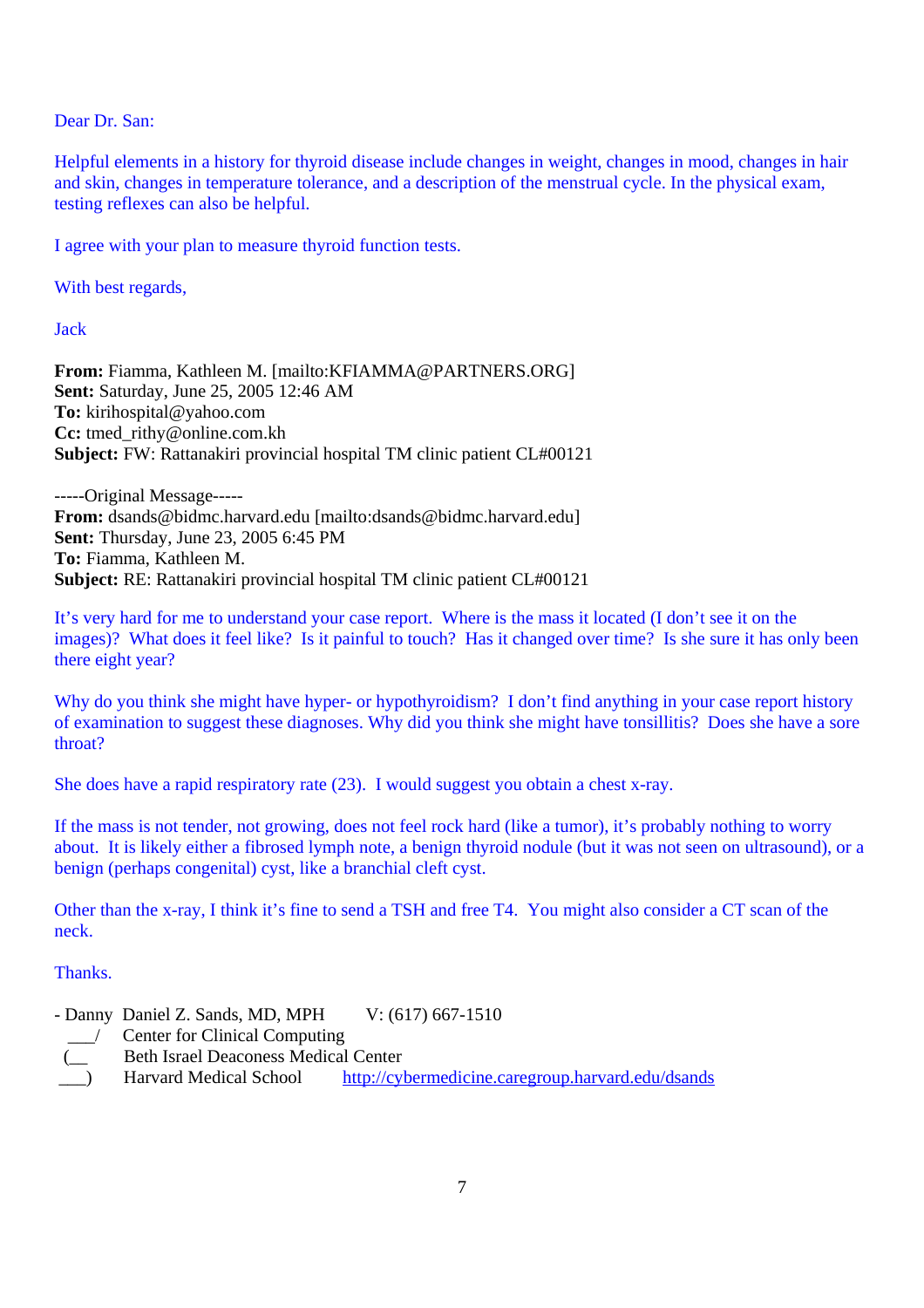**From:** Kiri Hospital [mailto:kirihospital@yahoo.com] **Sent:** Thursday, June 23, 2005 5:29 PM **To:** Rithy Chau; jmiddleb@camnet.com.kh; Brian Hammond; Paul Heinzelmann; Kathleen M. Kelleher; Joseph Kvedar; Rithy Chau; Cornelia Haener; Ruth Tootill **Cc:** Ed & Laurie Bachrach; Bernie Krisher; Noun SoThero; Fil B. Tabayoyong **Subject:** Rattanakiri provincial hospital TM clinic patient CL#00122

Dear All,

Here is the patient CL#00122 and her photos.

Best regards,

Channarith

# **Rattanakiri Provincial Hospital Telemedicine Clinic with Sihanouk Hospital Center of HOPE and Partners in Telemedicine**



**Patient:** CL#00122,33F,VILLageIII

**Chief Complaint:** a Mass of neck for x 10 years

**HPI:** 33F , Presented with a slightly development of a mass on neck with palpitation off and on and weigh loss,especially palpitation on exertion without exophthalmia ,no tremor of extremities ,no ptosis , no headache ,no tinnitus , no blurry vision , no fever , she did took the anti drugs gland thyroid .

# **PMH/SH:**

**Social Hx:** no smoking ,no alcohol

**Allergies:** non **Family Hx:** young sister has a small mass on neck

**ROS:**

**PE: Vital Signs: BP100/0mmhg P68/mn R20 T36.5 Wt** 43kg

**General:** alerted and oriented

**HEENT:** size :3x4cm, soft on palpation, right lobe is more than left lobe,

swallow mobile , no bruit on auscultation , no multiple nodular on palpation , no hot skin on mass , no JVD , no solid of mass

**Chest:** lungs :clear both sides , no crackle no rhonchi heart : no murmur , HRR normal .

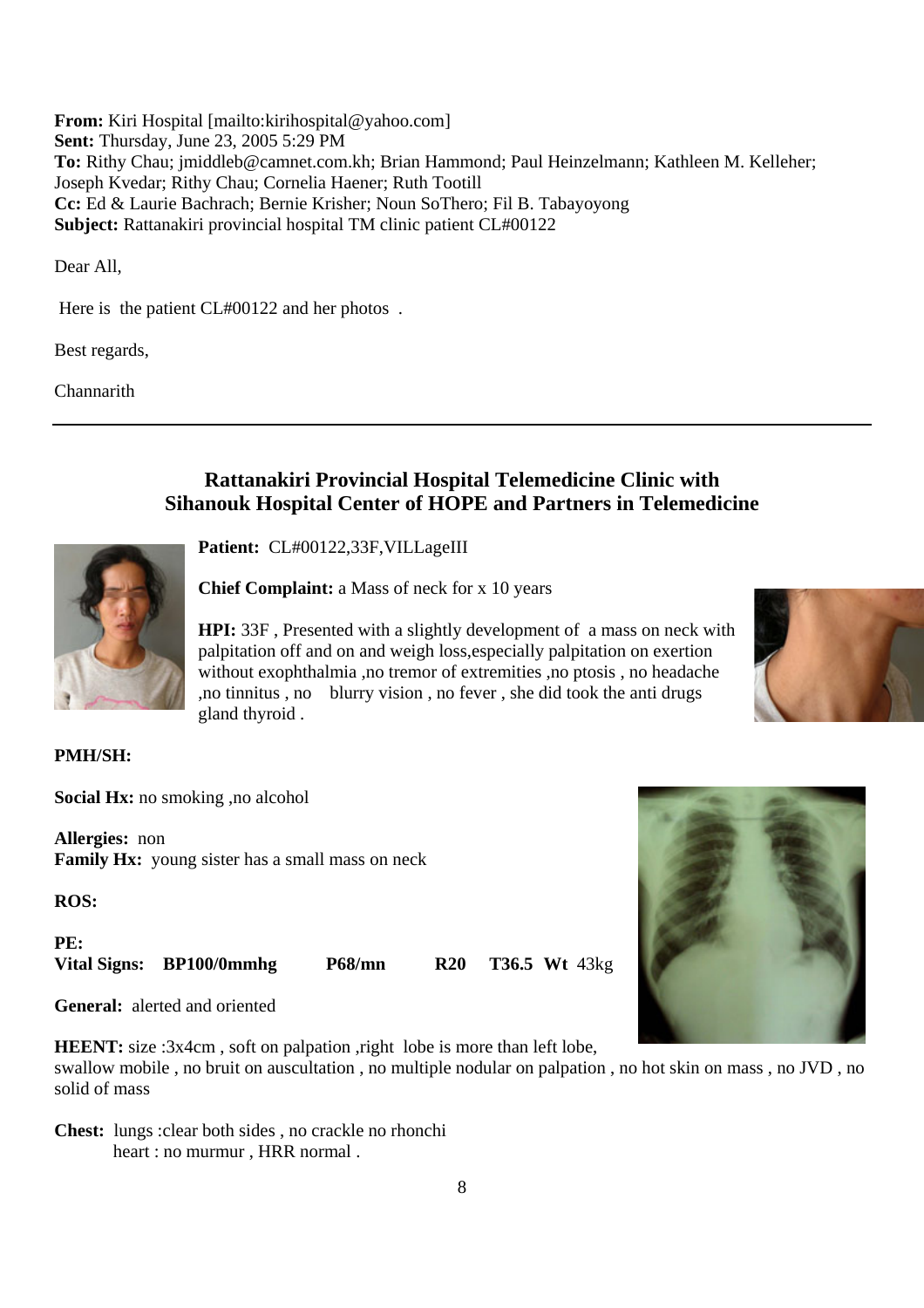**Abdomen:** soft , no mass , no diarrhea ,no oranganomegally, active BS

**Musculoskeletal:** unremarkable

**Neuro:** motor and sensory are intact

**GU:** none

**Rectal:** none

## **Previous Lab/Studies:**

**Lab/Studies Requests:** EGK ,ultrasound :a little enlarge volume of both lobe and regular margin , hemogen echostruture , right lobe size:2.8cm ,left lobe size:2.4cm .chest –x-ray .

**Assessment:** 1.hypothyroidism 2.hyperthoidism 3. r/o nodular goiter

**Plan:** 1.check free T4 ,T3 and TS H at SHCH 2. Atenolole50 mg 1/ 4 tab po qd for 14days

**Comments/Notes:** please, give a good idea

**Examined by:** Dr kok san **Date: 23//6/05** 

Please send all replies to kirihospital@yahoo.com and cc: to tmed\_rithy@online.com.kh.

*The information transmitted in this e-mail is intended only for the person or entity to which it is addredded and may contain confidential and/or priviledged material. Any review, retransmission, dissemination or other use of or taking of any action in reliance upon, this information by persons or entities other than the intended recipient is prohibited. If you received this e-mail in error, please contact the sender and delete material from any computer.* 

**From:** Jack Middlebrooks [mailto:jmiddleb@camnet.com.kh] **Sent:** Friday, June 24, 2005 9:04 AM **To:** 'Kiri Hospital'; 'Rithy Chau'; 'Brian Hammond'; 'Paul Heinzelmann'; 'Kathleen M. Kelleher'; 'Joseph Kvedar'; 'Rithy Chau'; 'Cornelia Haener'; 'Ruth Tootill' **Cc:** 'Ed & Laurie Bachrach'; 'Bernie Krisher'; 'Noun SoThero'; 'Fil B. Tabayoyong' **Subject:** RE: Rattanakiri provincial hospital TM clinic patient CL#00122

Dear Dr. San:

I agree with your plan.

Jack

-----Original Message----- From: Cusick, Paul S.,M.D. [mailto:PCUSICK@PARTNERS.ORG] Sent: Friday, June 24, 2005 10:05 AM



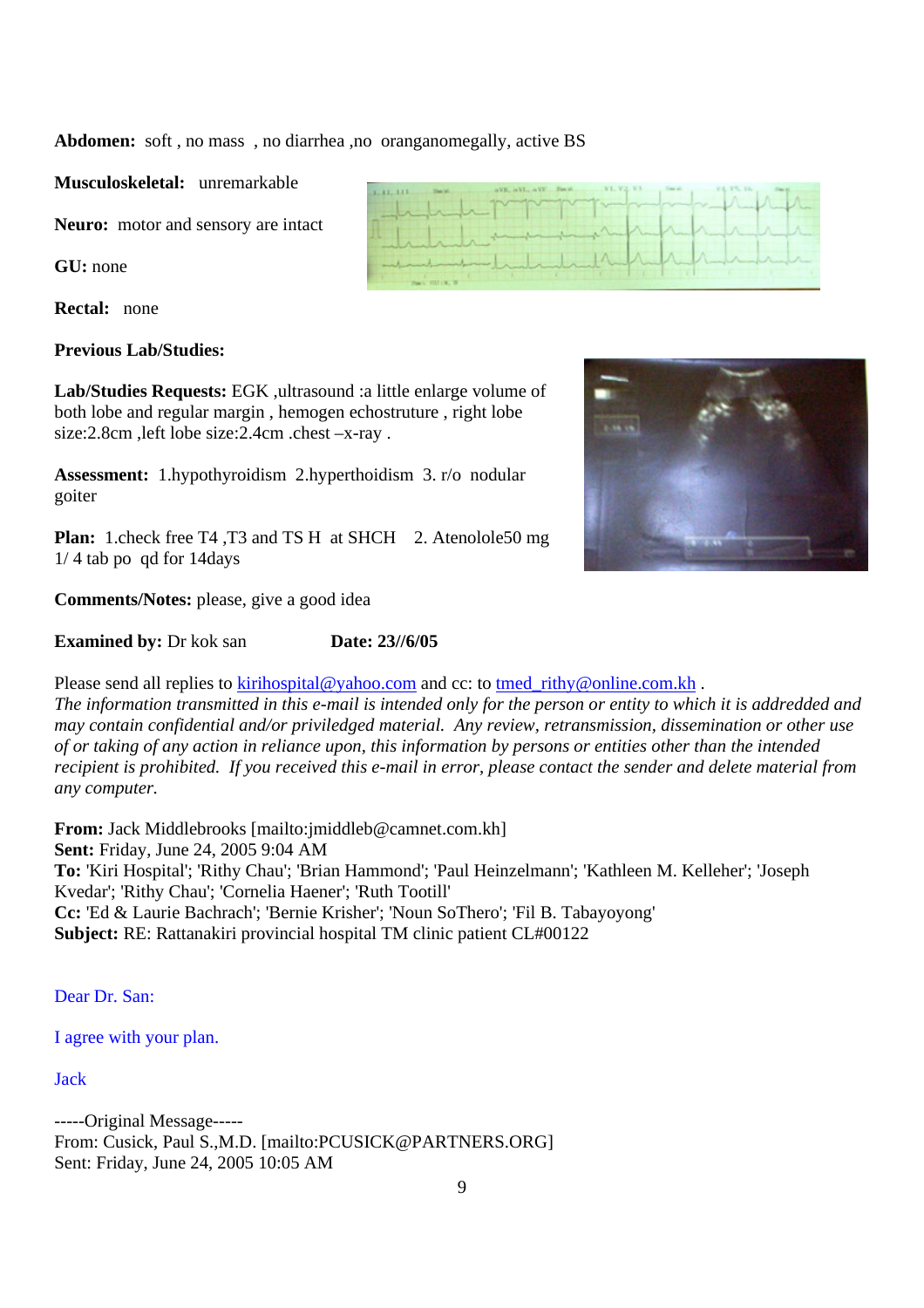To: tmed\_rithy@online.com.kh Cc: kirihospital@yahoo.com Subject: RE: Rattanakiri provincial hospital TM clinic patient CL#00122

You are describing a young woman who has a possible right thyroid enlargement with intermittent symptoms of hyperthyroidism.

She likely has had intermittent symptoms described by Dr Kok San and right thyroid enlargment for 10 years. You can use atenolol in low doses as needed to try to suppress tachycardia.

Diagnostically, having a TSH, T3 and Free T4 would be helpful. It is not clear that she has a palpable goiter or nodule from your exam and the thyroid ultrasound does not indicate a nodule or enlargement of the gland.

Hashimoto's thyroiditis (autoimmune) or Graves without extrathyroid manifestations.

Are her reflexes brisk?

Depending on the level of hyperthyoridism, she may require chemical prophylaxis (using atenolol for tachycardia) or thyroid inhibitor medications(methimazole or propylthiuricil) or she may require thyroid ablation with radioactive iodinated material followed by throid hormone replacement if needed)

Long term excess thyroid hormone increased her risk for osteoporosis and needs to be adressed.

Let me know what you determine.

Paul Cusick

**From:** Cornelia Haener [mailto:cornelia\_haener@online.com.kh] **Sent:** Friday, June 24, 2005 12:06 PM **To:** 'Jack Middlebrooks'; 'Kiri Hospital'; 'Rithy Chau'; 'Brian Hammond'; 'Paul Heinzelmann'; 'Kathleen M. Kelleher'; 'Joseph Kvedar'; 'Rithy Chau'; 'Ruth Tootill' **Cc:** 'Ed & Laurie Bachrach'; 'Bernie Krisher'; 'Noun SoThero'; 'Fil B. Tabayoyong' **Subject:** RE: Rattanakiri provincial hospital TM clinic patient CL#00122

Dear all,

I am sorry that I will not be able to contribute today. New software has been set up on my computer, and I am not able to open your documents and images anymore. I hope that our IT staff will be able to fix that problem. If you have a surgical problem today, please mention it directly in your email. Then I will see, if I can have a look on Dr. Jack's computer. **Thanks** Cornelia

**From:** Kiri Hospital [mailto:kirihospital@yahoo.com] **Sent:** Thursday, June 23, 2005 4:53 PM **To:** Rithy Chau; jmiddleb@camnet.com.kh; Brian Hammond; Paul Heinzelmann; Kathleen M. Kelleher; Joseph Kvedar; Rithy Chau **Cc:** Ed & Laurie Bachrach; Bernie Krisher; Noun SoThero; Fil B. Tabayoyong **Subject:** Rattanakiri provincial hospital TM clinic patient HM#00123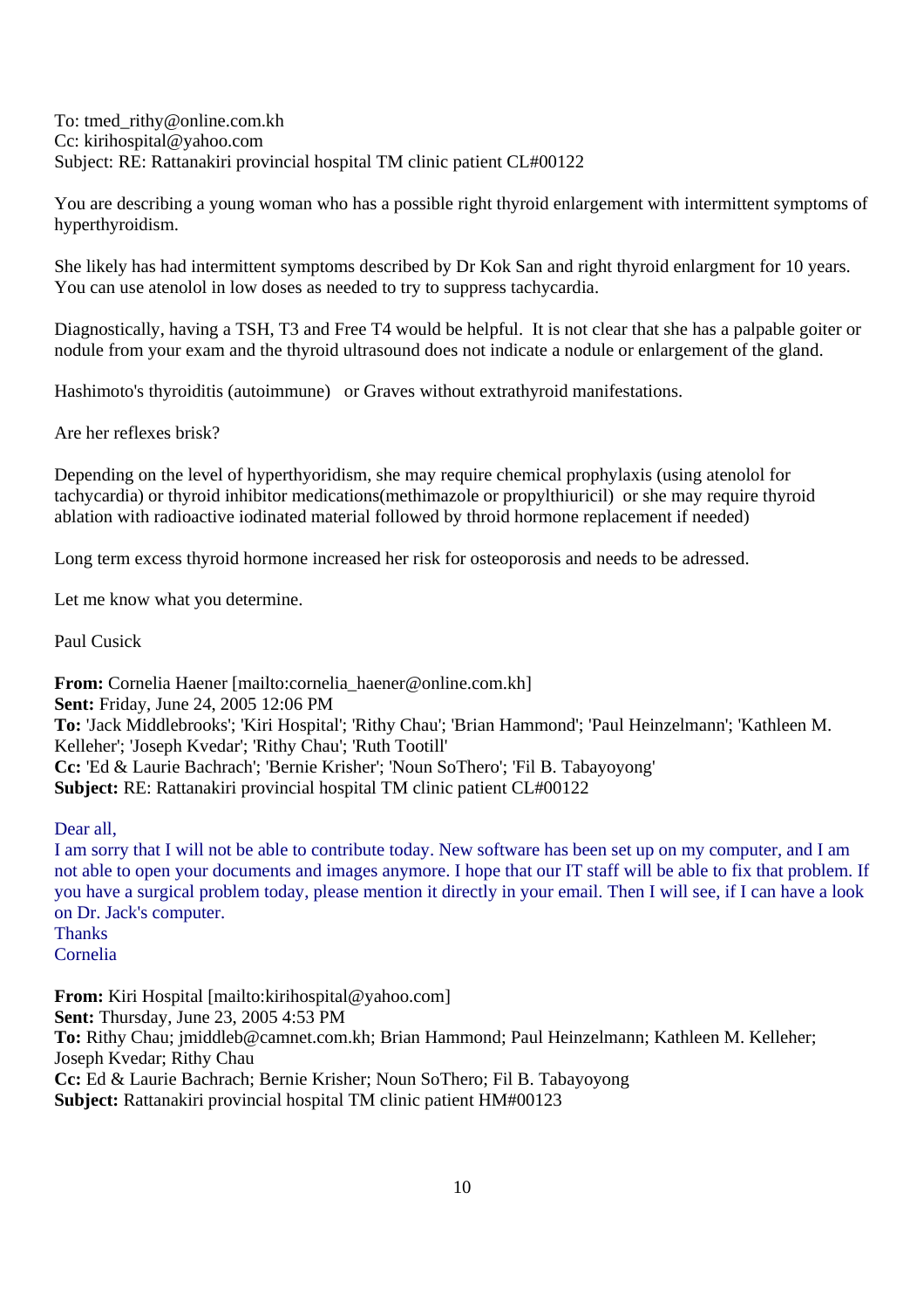Dear All,

Here is the patient HM# 00123 and his photos. Best regards, **Channarith** 

# **Rattanakiri Provincial Hospital Telemedicine Clinic with Sihanouk Hospital Center of HOPE and Partners in Telemedicine**

Patient: HM# 00123 from village I, Labanseak, Ratanakiri

**Chief Complaint:** Chest pain, palpitation, SOB on exertion, weakness



**HPI:** 28 male with PHM of heart problem about 1 year, has been diagnosed and treated by private clinic with unknown drugs, presented with chest pain, palpitation, SOB on exertion and weakness about 3 month, the chest pain always occur when he run or play sport and associate with sob and palpitation. he said, during 3 month he could not play sport(football) as he had used to play before and he always went to the clinic for help. no cough, no fever, no N/V.

**PMH/SH:** Heart Problem

**Social Hx:** single, no smoke, no drink

**Allergies:**

**Family Hx:** His mother has HTN

**ROS:** poor sleeping, headache, weakness



**PE: Vital Signs: BP140/90mmhg P64/mn R24/mn T36.5 Wt**

**General:** look stable

**HEENT:** no sore throat, no jugular vessel distention

**Chest:** Lung: clear both sides, Heart: irregular of rhythm( 54 - 68/mn), systolic murmur in tricuspid area

**Abdomen:** soft, flat, + BS all quadrant, no HSM

#### **Musculoskeletal:** unremarkable

**Neuro:** alert

**GU:** not done

**Rectal:** not done

**Previous Lab/Studies:**

| TETTE Chest aVE AVE AVE Davis VI. V2, V1 Linet V4, V5, V6 Line. |                                           |                           |  |
|-----------------------------------------------------------------|-------------------------------------------|---------------------------|--|
| the property of the local division in the                       | and the property of the local division in |                           |  |
|                                                                 |                                           |                           |  |
|                                                                 |                                           | $\mathbb{R}$ $\mathbb{R}$ |  |
|                                                                 |                                           |                           |  |
|                                                                 |                                           |                           |  |
| Peace Hill city, 20                                             |                                           |                           |  |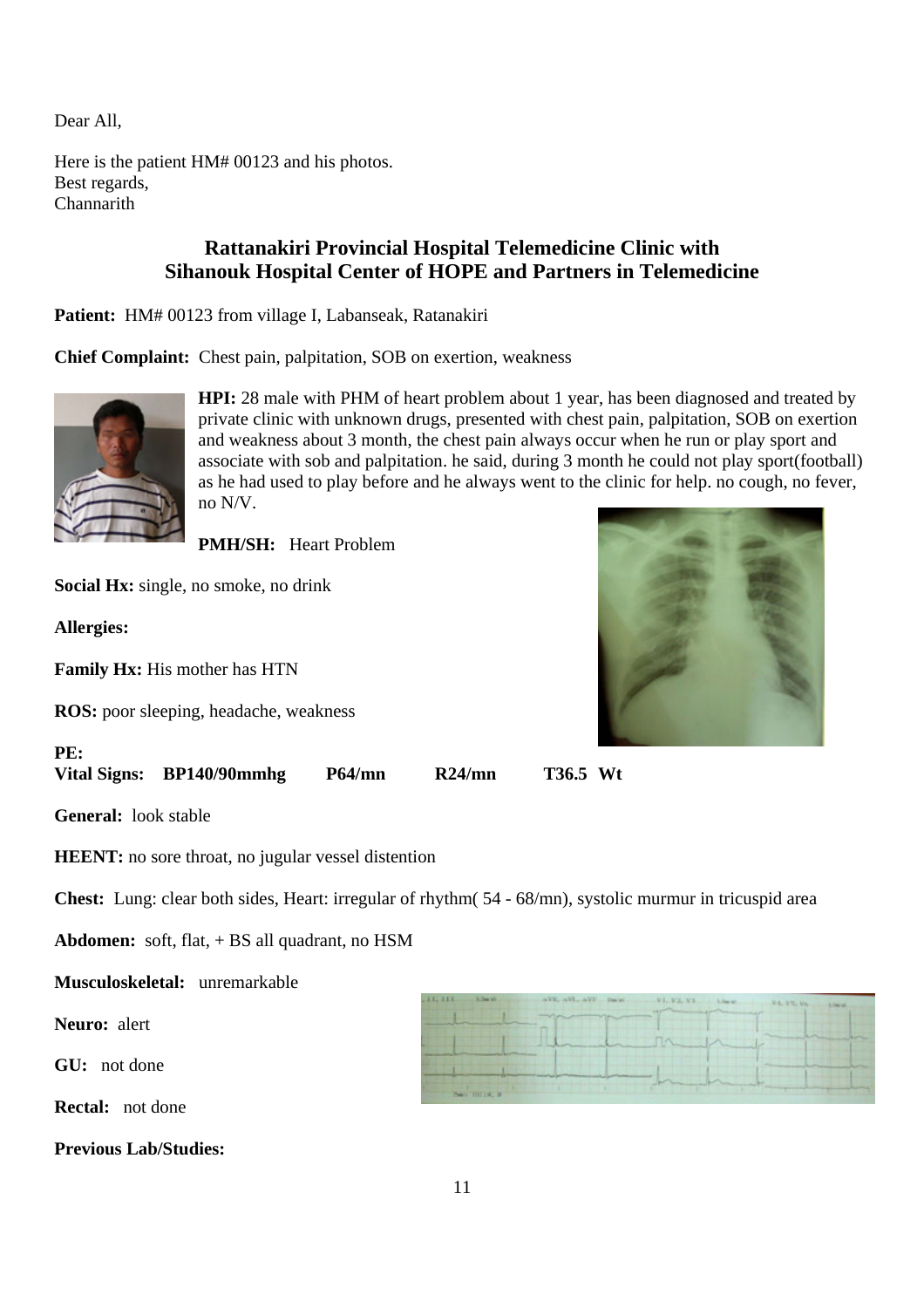**Lab/Studies Requests:** calcium: 9.4mg/dl, cholesterol: 154mg/dl, creatinine: 1.2mg/dl, riglycerides:239.0mg/dl EKG show left ventricular hypertrophy

**Assessment:** cardiac insufficiency? Cardiac Hypertrophy? Anterior myocardial Ischemia ?

**Plan:** Atenolol 50mg: ½ tab bid Aspirine 300mg in the morning after breakfast low salt and fat diet

## **Comments/Notes:**

# **Examined by:** Dr. Sam Baramey **Date: 23/06/2005**

Please send all replies to kirihospital@yahoo.com and cc: to tmed\_rithy@online.com.kh . *The information transmitted in this e-mail is intended only for the person or entity to which it is addredded and may contain confidential and/or priviledged material. Any review, retransmission, dissemination or other use of or taking of any action in reliance upon, this information by persons or entities other than the intended recipient is prohibited. If you received this e-mail in error, please contact the sender and delete material from any computer.* 

**From:** Jack Middlebrooks [mailto:jmiddleb@camnet.com.kh] **Sent:** Friday, June 24, 2005 8:48 AM **To:** 'Kiri Hospital'; 'Rithy Chau'; 'Brian Hammond'; 'Paul Heinzelmann'; 'Kathleen M. Kelleher'; 'Joseph Kvedar'; 'Rithy Chau' **Cc:** 'Ed & Laurie Bachrach'; 'Bernie Krisher'; 'Noun SoThero'; 'Fil B. Tabayoyong' **Subject:** RE: Rattanakiri provincial hospital TM clinic patient HM#00123

Dear Dr. Baramey:

My two highest considerations for this patient are (1) arrhythmia (2) valvular heart diease.

While you note that the patient has an irregular pulse on exam, the ECG appears to have a regular rhythm. It would be very helpful to obtain an ECG while the patient has symptoms of palpitations-- can you ask the patient perform an acitivity that causes palpitations in the clinic and then obtain an ECG?

The patient's bradycardia is also significant. Is he currently taking any medications that could cause a slow heart rate (beta-blocker, Ca channel blocker, digoxin?)

It is possible that the patient has valvular heart disease which is causing an arrhythmia. The best way to diagnosis this is by echocardiography, which I would recommend if at all possible for the patient. Hypertrophic obstuctive cardiomyopathy (HOCM) can also cause (potentiall fatal) arrhythmias in young men during sports and can only be diagnosed by echocardiography.

If the patient really has heart rates as low as 54, as you report in your note, I would not recommend adding atenolol until the diagnosis is more clear. I think your plan for aspirin is fine.

I hope this is helpful.

With best regards,

Jack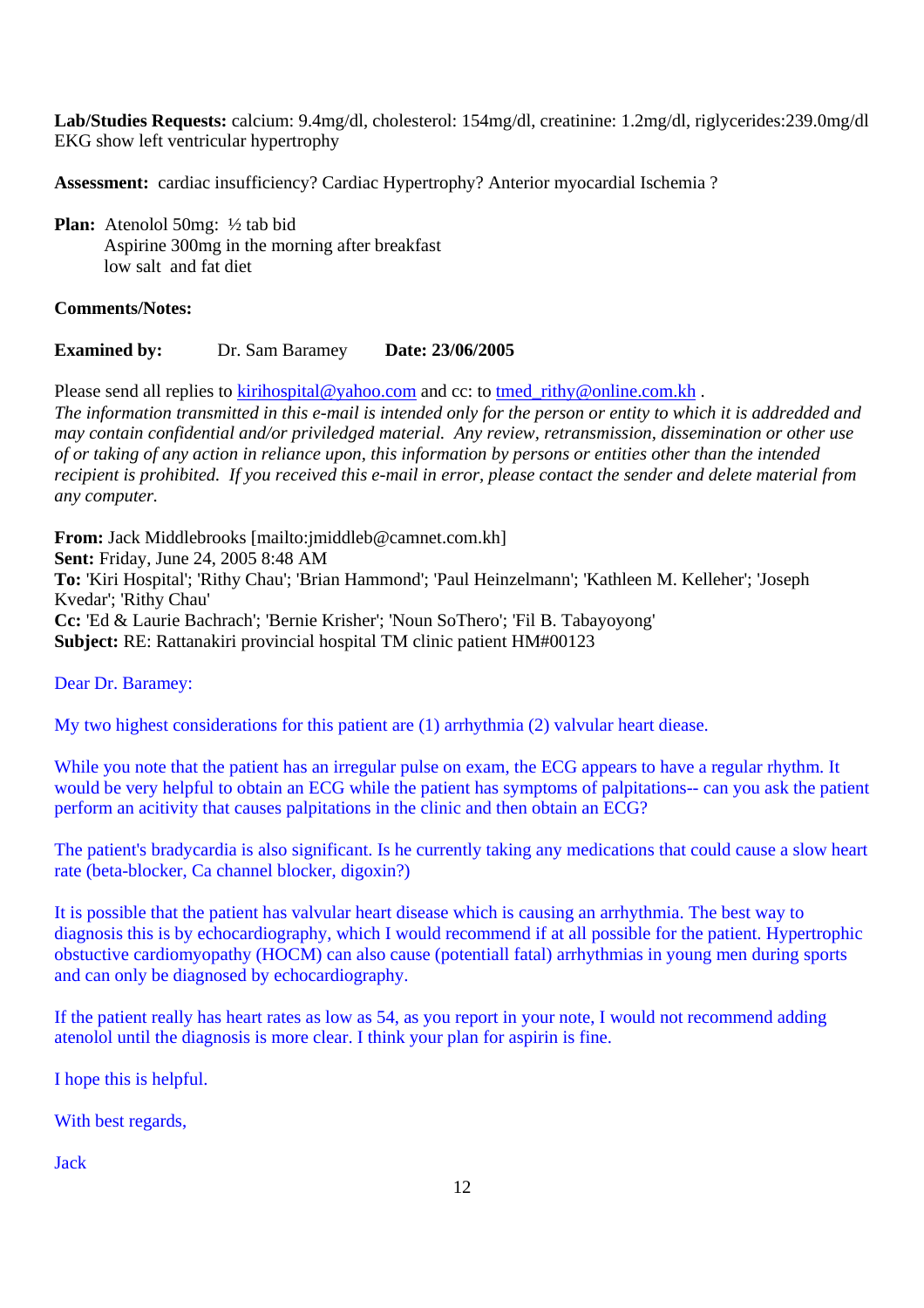**From:** Kiri Hospital [mailto:kirihospital@yahoo.com] **Sent:** Thursday, June 23, 2005 5:25 PM **To:** Rithy Chau; jmiddleb@camnet.com.kh; Brian Hammond; Paul Heinzelmann; Kathleen M. Kelleher; Joseph Kvedar; Rithy Chau; Cornelia Haener; Ruth Tootill **Cc:** Ed & Laurie Bachrach; Bernie Krisher; Noun SoThero; Fil B. Tabayoyong **Subject:** Rattanakiri provincial hospital TM clinic patient DS#00124

Dear All,

Here is the patient DS#00124 and her photos.

Best regards,

Channarith

# **Rattanakiri Provincial Hospital Telemedicine Clinic with Sihanouk Hospital Center of HOPE and Partners in Telemedicine**



#### **Patient: DS# 00124 from village I, labanseak, Bunlung, Ratanakri Province**

**Chief Complaint:** upper extremities tremor, anterior neck mass and anterior neck tension and headache

**HPI:** 24 female with MPH of nodular goiter about 4 years, has been diagnosed by physician in Vietnam, presented with upper extremities tremor, anterior neck mass and anterior neck tension and headache about 6 months, she indicated that her anterior neck mass had begun

with a small size without symptoms to notice after that it had been increasing it size every year and at last 6 months the symptoms of upper extremities tremor, anterior neck mass and anterior neck tension and sometime have palpitation have been presenting. no chest pain, no cough, no N/V, no weight loss.

**PMH/SH:** small nodular goiter

**Social Hx:** Married no child, no smoke, no drink

**Allergies:**

**Family Hx:** Her mother has HTN

**ROS:** poor sleeping, good appetite, headache, feel sore throat and difficult to swallow when cold weather

## **PE:**

**Vital Signs: BP120/80mmhg P84/mn R 20 T36.7 Wt**

**General:** look stable

**HEENT:** Anterior neck mass about 3x4 cm, upper extremities tremor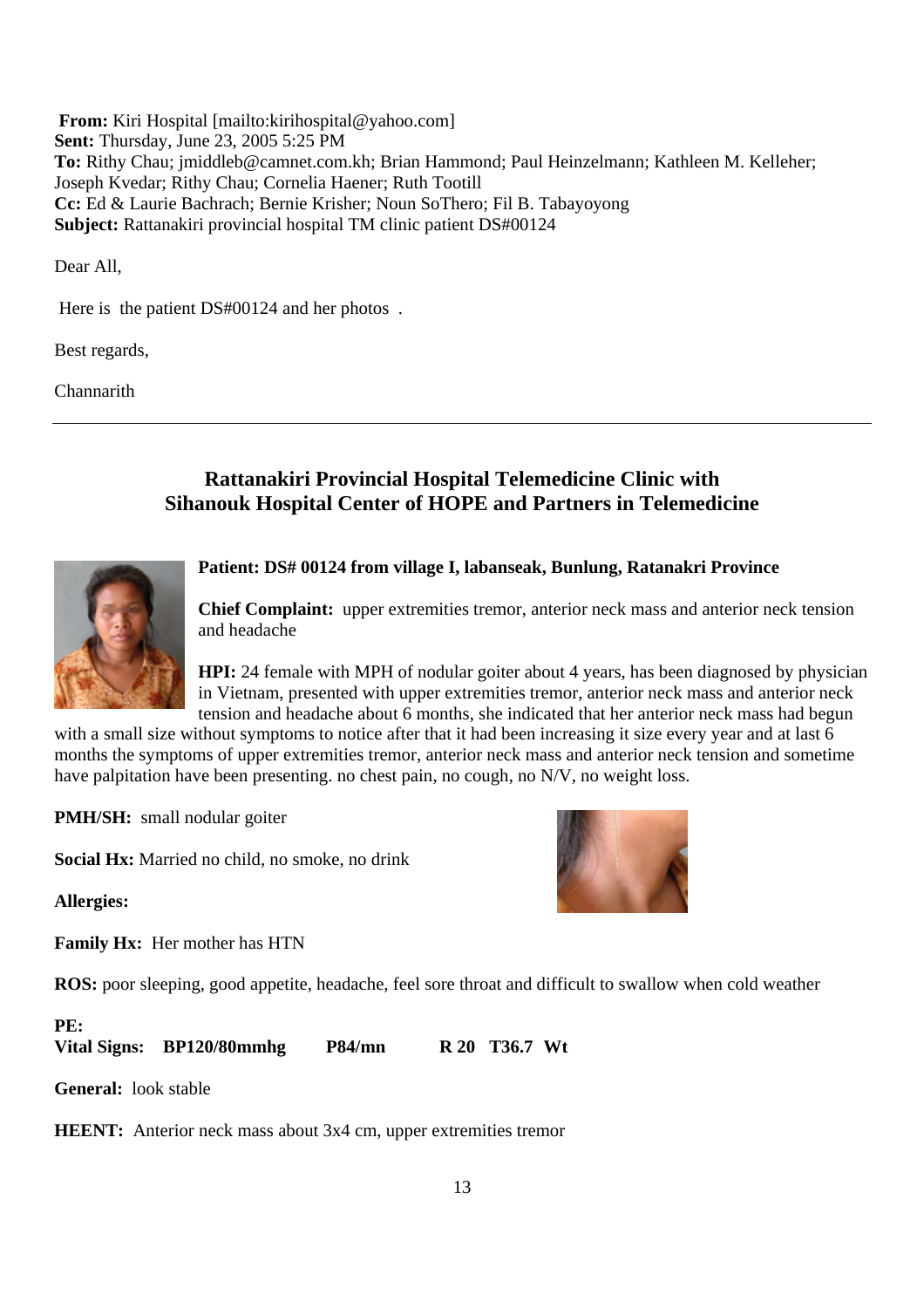**Chest:** Lung: clear both sides, Heart: RRR, no murmur

**Abdomen:** soft, flat, no tender, no HSM

**Musculoskeletal:** extremities tremor

**Neuro:** alert

**GU:** not done

**Rectal:** not done

**Previous Lab/Studies:**

**Lab/Studies Requests:** EKG

**Assessment:** Nodular Goiter

**Plan:** T3, T4, TSH

| 4-44-532<br><b>CONTRACTOR</b><br>which property and was a property of the                                                             |                  |
|---------------------------------------------------------------------------------------------------------------------------------------|------------------|
| - and and and standard                                                                                                                | marine           |
| Anticher                                                                                                                              | about the formal |
| and the state of the state of the state of the state of the state of the state of the state of the state of the<br>Terry Hill (A), 31 |                  |

**Comments/Notes:** Could I draw her blood and send to Center of Hope for T3, T4, TSH test?

**Examined by:** Dr. Sam Baramey **Date: 23/06/2005**

Please send all replies to kirihospital@yahoo.com and cc: to tmed\_rithy@online.com.kh .

*The information transmitted in this e-mail is intended only for the person or entity to which it is addredded and may contain confidential and/or priviledged material. Any review, retransmission, dissemination or other use of or taking of any action in reliance upon, this information by persons or entities other than the intended recipient is prohibited. If you received this e-mail in error, please contact the sender and delete material from any computer.* 

**From:** Jack Middlebrooks [mailto:jmiddleb@camnet.com.kh] **Sent:** Friday, June 24, 2005 9:09 AM **To:** 'Kiri Hospital'; 'Rithy Chau'; 'Brian Hammond'; 'Paul Heinzelmann'; 'Kathleen M. Kelleher'; 'Joseph Kvedar'; 'Rithy Chau'; 'Cornelia Haener'; 'Ruth Tootill' **Cc:** 'Ed & Laurie Bachrach'; 'Bernie Krisher'; 'Noun SoThero'; 'Fil B. Tabayoyong' **Subject:** RE: Rattanakiri provincial hospital TM clinic patient DS#00124

Dear Dr. Baramey:

I agree with your plan.

Jack

**From:** Fiamma, Kathleen M. [mailto:KFIAMMA@PARTNERS.ORG] **Sent:** Saturday, June 25, 2005 1:57 AM **To:** kirihospital@yahoo.com **Cc:** tmed\_rithy@online.com.kh **Subject:** FW: Rattanakiri provincial hospital TM clinic patient DS#00124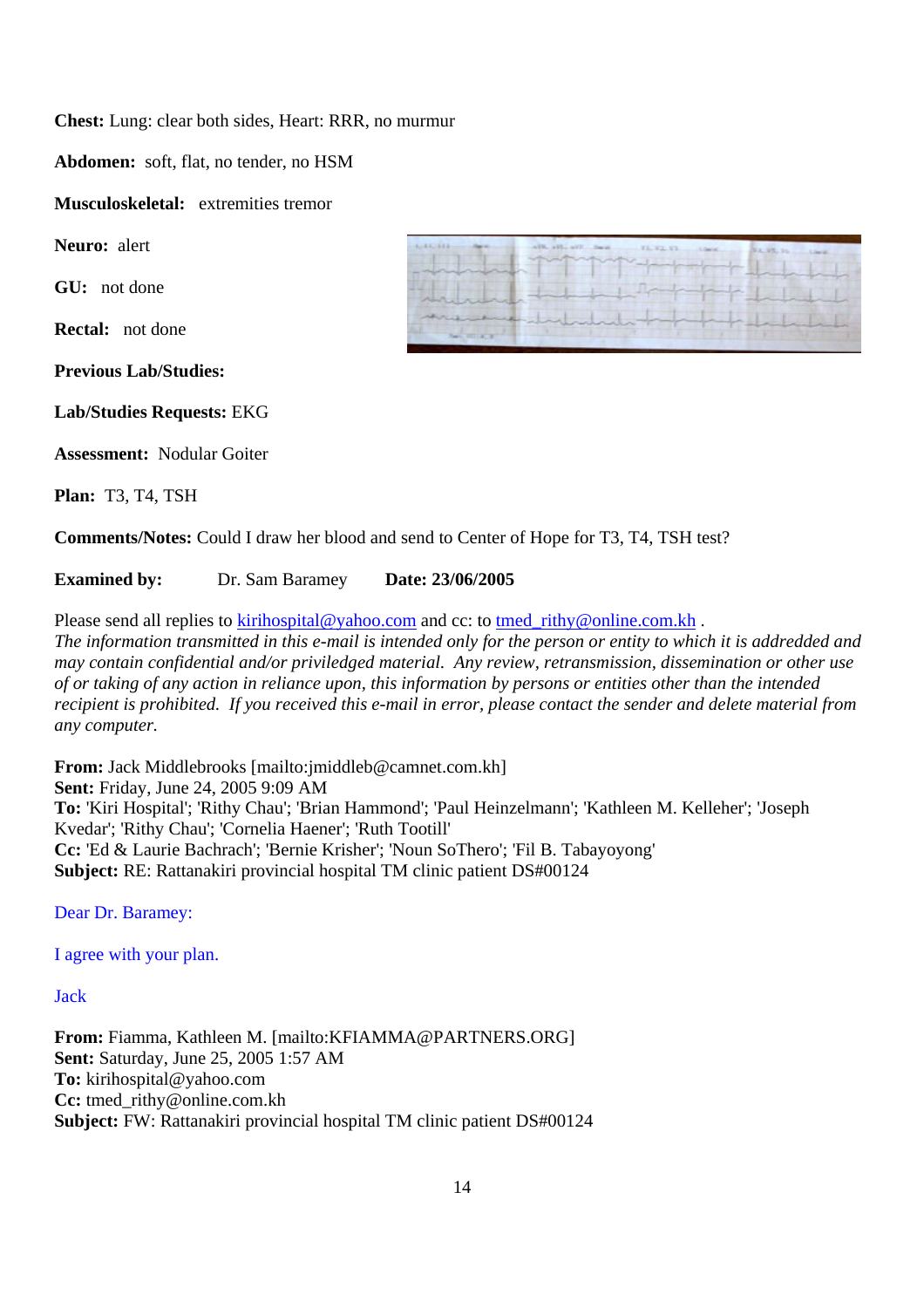-----Original Message----- **From:** Tan, Heng Soon,M.D. **Sent:** Friday, June 24, 2005 2:22 PM **To:** Fiamma, Kathleen M. **Subject:** RE: Rattanakiri provincial hospital TM clinic patient DS#00124

Yes, sending thyroid tests to check status makes sense. She is likely euthyroid by history and exam despite tremors. However I'm more concerned about the nodular goiter. If the thyroid contains multiple nodules, then Hashimoto's goiter is likely. If only a single nodule is present, then the differential diagnosis includes a colloid cyst vs thyroid cancer vs thyroid adenoma. Thyroid ultrasound can distinguish between cyst and solid nodule. Thyroid radioactive iodine uptake and imaging can distinguish between a cold [cancer or adenoma] and hot [toxic] nodule. Fine needle aspiration will collapse a cyst. Aspiration cytology may distinguish between malignancy vs benign adenoma, but cytological interpretation is a challenge to the pathologist. She should be referred to the hospital for these studies.

Heng Soon Tan, M.D.

#### **Friday, June 24, 2005**

#### **Follow-up Report for Rattanakiri TM Clinic**

There were 5 new and no follow up patient seen during this month TM clinic at Rattanakiri Referral Hospital (RRH). The data of all new cases were transmitted and received replies from both Phnom Penh and Boston. Per advice sent by Partners in Boston and Phnom Penh Sihanouk Hospital Center of HOPE, the following patients were managed and treated per local staff:

[Please note that in general the practice of dispensing medications at RRH for all patients is usually limited to a maximum of 7 days treatment with expectation of patients to return for another week of supplies if needed be. This practice allows clinicians to monitor patient compliance to taking medications and to follow up on drug side effects, changing of medications, new arising symptoms especially in patients who live away from the town of Banlung and/or illiterate.]

# **Treatment Plan for Rattanakiri TM June 2005**

#### 1. **TR#00120, 36M, Village I**

- Dx: 1. TB arthritis
- Tx: 1. anti-TB drugs by guideline of MOH 2. Paracetamol 500mg 1 tab po bid prn

#### 2. **CL#00121, 31F, Village III**

Dx: 1. Goiter

Tx: 1. Check free T4 and TSH at SHCH in PP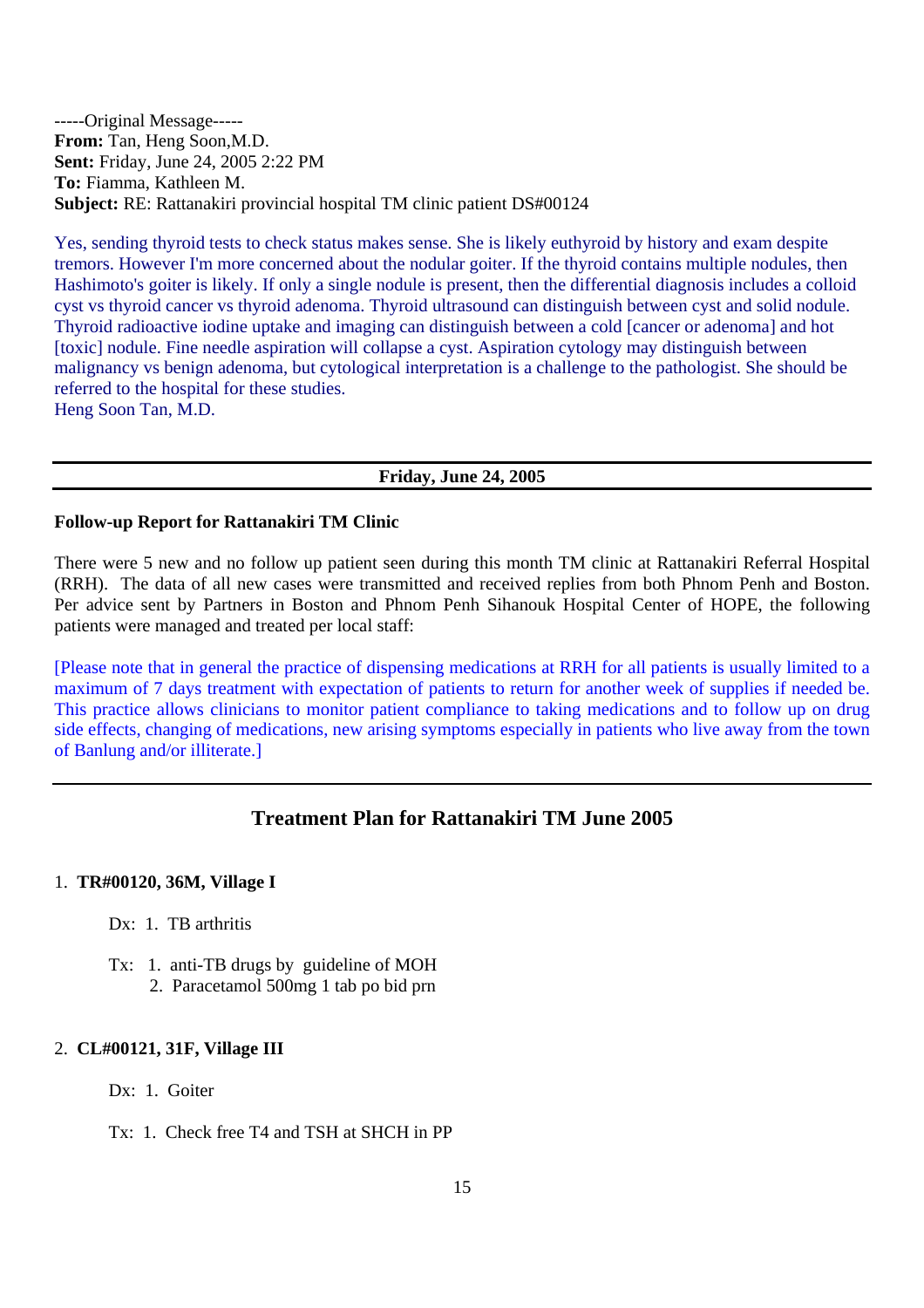#### 3. **CL#00122, 33F, Village III**

Dx: 1. Goiter

Tx: 1. Check free T4 and TSH at SHCH in PP

#### 4. **HM#00123, 28M, Village I**

Dx: 1. Arrhythmia 2. VHD 3. Hypertrophic Obstructive Cardiomyopathy??

Tx: 1. 2D Cardiac echo at Calmette Heart Center in PP 2. ASA 500mg ¼ tab po qd

#### 5. **DS#00124, 24F, Village I**

Dx: 1. Goiter

Tx: 1. Check free T4 and TSH at SHCH in PP (patient did not show up for appointment for bloodwork)

**From:** Rithy-chau [mailto:tmed\_rithy@online.com.kh]

**Sent:** Thursday, June 30, 2005 4:22 PM

**To:** Rattanakiri TM (kirihospital@yahoo.com)

**Cc:** Bernie Krisher (bernie@media.mit.edu); Fil - Jr. Tabayoyong (docfil@yahoo.com); Gary Jacques (gjacques@online.com.kh); Jack Middlebrooks (jmiddleb@camnet.com.kh); Ed & Laurie Bachrach (lauriebachrach@yahoo.com); Ly Channarith (ly\_channarith@yahoo.com); So Thero Noun (thero@cambodiadaily.com); HealthNet Rattanakiri (healthni@camintel.com) **Subject:** Results for Patients CL#00121 and CL#00122

Dear Dr. San and Channarith,

Here are the results for thyroid function tests on 27/06/05 for two patients you sent recently from your June 2005 TM Clinic:

| 1. $CL#00121$ , 31F, Village III |              |       |                  |
|----------------------------------|--------------|-------|------------------|
|                                  | a. TSH       | 0.72  | $[0.49 - 4.67]$  |
|                                  | $h.$ Free T4 | 14.79 | $[9.14 - 23.81]$ |

Interpretation: Euthyroid

Recommendation: If patient is stable without significant sx, may check her TSH again in 6 months. Otherwise, follow her up next TM clinic.

|  |              | 2. CL#00122, 33F. Village III |                  |
|--|--------------|-------------------------------|------------------|
|  | a. TSH       | 0.33                          | $[0.49 - 4.67]$  |
|  | b. Free $T4$ | 16.11                         | $[9.14 - 23.81]$ |

Interpretation: Subclinical hyperthyroidism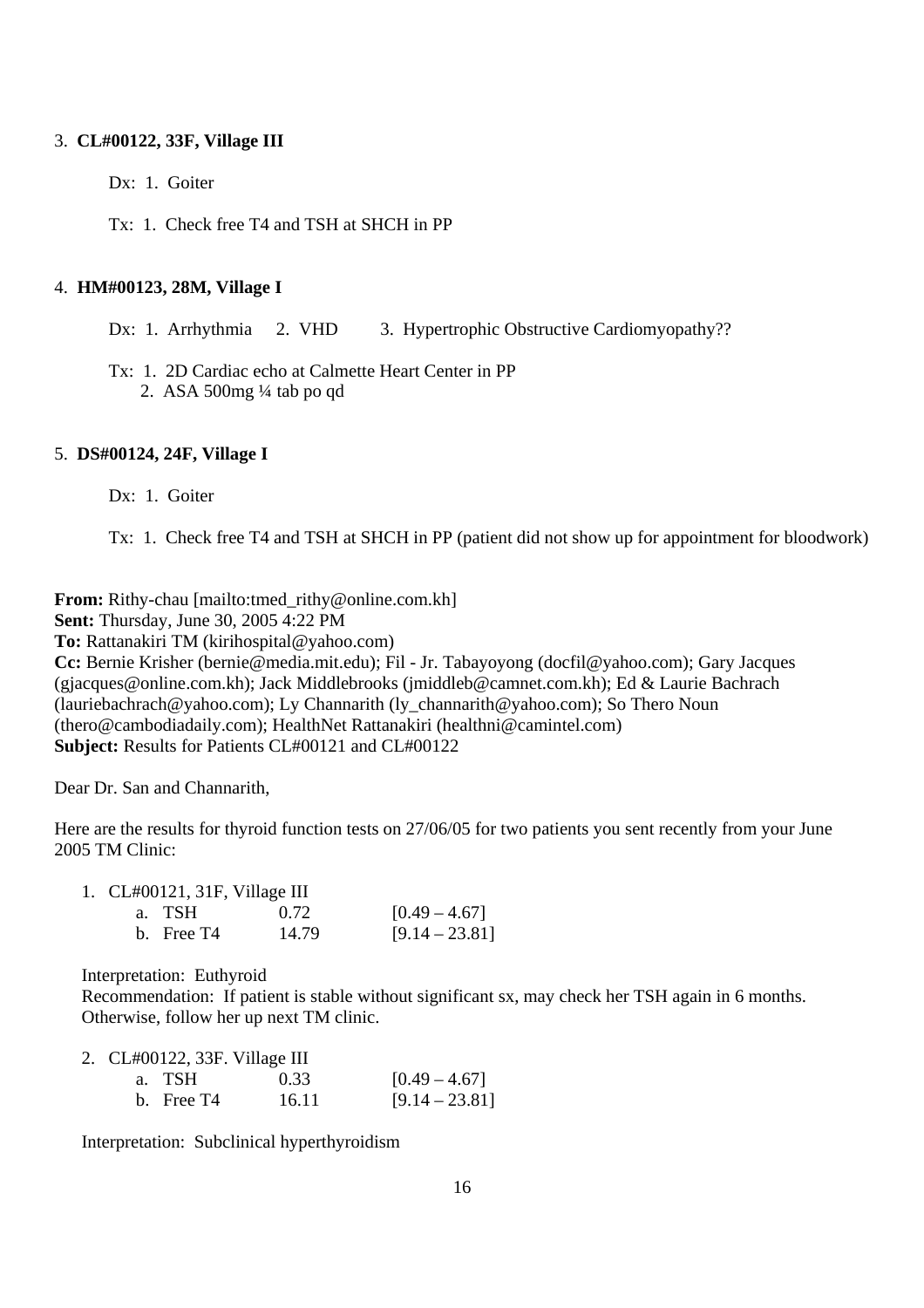Recommendation: If patient is stable without significant sx, may check her TSH again in 2 months. Otherwise, follow her up next TM clinic.

From previous month TM Clinic, thyroid function tests on 05/06/05:

3. KL#00119, 32F, Village IV

| a. TSH       | 0.46  | $[0.49 - 4.67]$  |
|--------------|-------|------------------|
| b. Free $T4$ | 13.45 | $[9.14 - 23.81]$ |
| c. Tot $T3$  | 1.52  | $[0.78 - 2.5]$   |

Interpretation: Subclinical Hyperthyroidism

Recommendation: If patient is stable without significant sx, may check her TSH again next month with follow-up on next TM clinic.

Rithy/Jack

**From:** Rithy-chau [mailto:tmed\_rithy@online.com.kh] **Sent:** Thursday, July 07, 2005 11:27 AM **To:** Rattanakiri TM **Cc:** Bernie Krisher; Ed & Laurie Bachrach; Fil - Jr. Tabayoyong; Gary Jacques; Jack Middlebrooks; Ly Channarith; HealthNet Rattanakiri; So Thero Noun **Subject:** Follow-up Report for Rattanakiri TM Patients

#### **Dear Dr. San and Channarith,**

#### **Here is the follow-up report on two patients from Rattanakiri TM clinic and please ask them to return for f/u during our next TM clinic in July:**

#### **I. HS#00123, 28M, Village I**

Dx: 1. Anxiety 2. Tension HA

Tx: Patient was diagnosed during Rattanakiri TM Clinic June 2005 with possible cardiac insufficiency, cardiac hypertrophy, and/or anterior MI. The patient reported to have a history of "heart problem" presenting with CP, SOB, palpitation and weakness for 3 months. The sx seemed to associated with playing sport. His BP 140/90, P 64, R 24, T 36.5 and "look stable." "EKG show left ventricular hypertrophy," chol=154mg/dL and TG=239mg/dL. Cardiac exam was reported to have "irregular rhythm( 54 – 68/mn), systolic murmur in tricuspid area". As a result, this patient was recommended to have a 2D cardiac echo done at Calmette Heart Center in Phnom Penh. The result was negative for any cardiac abnormality or malfunction as reported on 5/7/05. PA Rithy saw the patient on 5/7/05 at SHCH, confirmed the 2D echo report with Dr. Sophal. At SHCH, the patient was briefly interviewed again with a PMH of head injury (which required minor stitching of a scalp laceration and recovered uneventfully) about 2 years ago that seemed to cause him to be quite nervous and fearful of serious consequences of losing memories or worse when ever he experienced an occasional HA off and on since. The palpitation, chest pressure which seemed to make his left side of the body "feeling heavy" and thus producing SOB were noticed (by the patient) to appear mainly after the HA. The feeling of weakness came after each episode and caused him to worry more about his health and unable to sleep well. He consulted several care providers in Banlung, Rattanakiri, and was